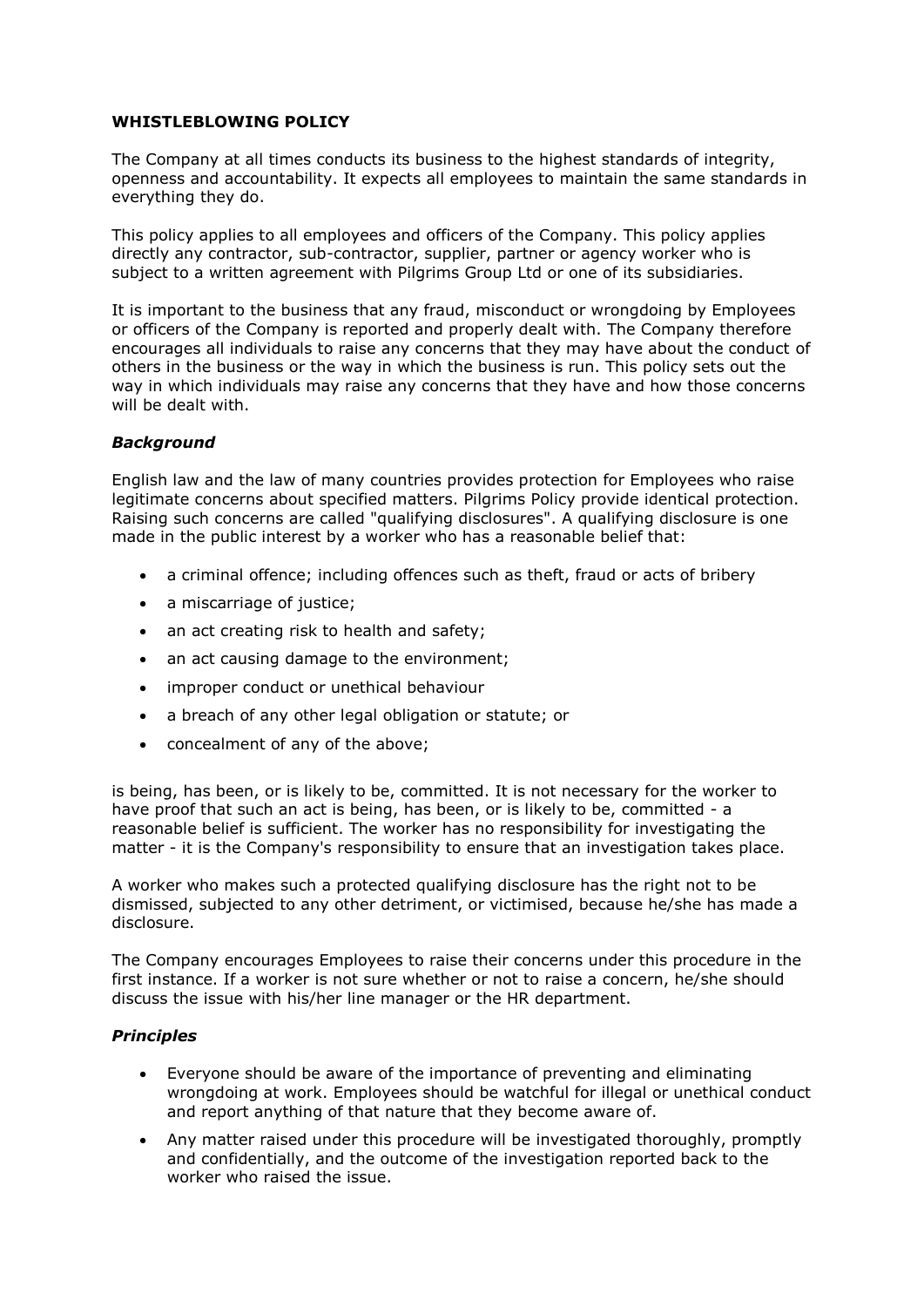- No worker will be victimised for raising a matter under this procedure. This means that the continued employment and opportunities for future promotion or training of the worker will not be prejudiced because he/she has raised a legitimate concern.
- Victimisation of a worker for raising a qualified disclosure will be a disciplinary offence.
- If misconduct is discovered as a result of any investigation under this procedure the Company disciplinary procedure will be used, in addition to any appropriate external measures.
- Maliciously making a false allegation is a disciplinary offence.
- An instruction to cover up wrongdoing is itself a disciplinary offence. If told not to raise or pursue any concern, even by a person in authority such as a manager, Employees should not agree to remain silent. They should report the matter to a director.

This procedure is for disclosures about matters other than a breach of an employee's own contract of employment. If an employee is concerned that his/her own contract has been, or is likely to be, broken, he/she should use the Company grievance procedure.

## *Procedure*

- (1) In the first instance, and unless the worker reasonably believes his/her line manager to be involved in the wrongdoing, or if for any other reason the worker does not wish to approach his/her line manager, any concerns should be raised with the worker's line manager. If he/she believes the line manager to be involved, or for any reason does not wish to approach the line manager, then the worker should proceed straight to stage 3.
- (2) The line manager will arrange an investigation into the matter (either by investigating the matter him/herself or immediately passing the issue to someone in a more senior position). The investigation may involve the worker and other individuals involved giving a written statement. Any investigation will be carried out in accordance with the principles set out above. The worker's statement will be taken into account, and he/she will be asked to comment on any additional evidence obtained. The line manager (or the person who carried out the investigation) will then report to the board, which will take any necessary action, including reporting the matter to any appropriate government department or regulatory agency. If disciplinary action is required, the line manager (or the person who carried out the investigation) will report the matter to the human resources department and start the disciplinary procedure. On conclusion of any investigation, the worker will be told the outcome of the investigation and what the board has done, or proposes to do, about it. If no action is to be taken, the reason for this will be explained.
- (3) If the worker is concerned that his/her line manager is involved in the wrongdoing, has failed to make a proper investigation or has failed to report the outcome of the investigations to the board, he/she should inform a Company Director, who will arrange for another manager to review the investigation carried out, make any necessary enquiries and make his/her own report to the board as in stage 2 above. If for any other reason the worker does not wish to approach his/her line manager he/she should also in the first instance a Company Director. Any approach to the director will be treated with the strictest confidence and the worker's identity will not be disclosed without his/her prior consent.